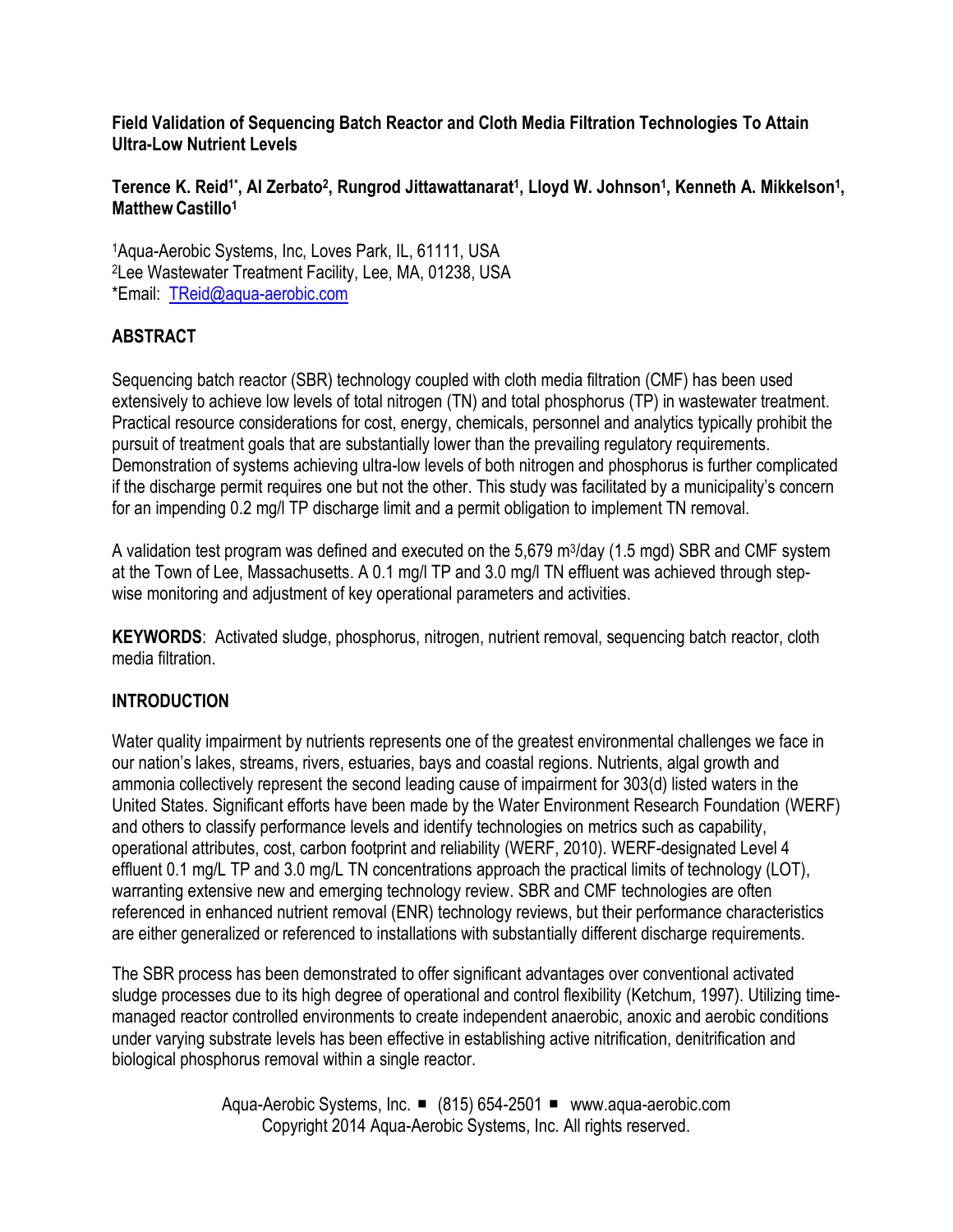In order to achieve an effluent quality that approaches the  $\leq$  0.10 mg/l LOT TP objective, a combined biological and chemical phosphorus removal strategy must be established. The SBR process offers a unique configuration that can create an anaerobic condition during the treatment cycle's initial Mix-Fill phase. As shown in Figure 1(a), the aeration system is typically turned off during the first 45-90 minute Mix-Fill phase, resulting in a reactor that is completely mixed in the absence of dissolved oxygen (DO). In a system achieving a low effluent TN concentration, the background nitrate (NO<sub>3</sub>-N) and nitrite (NO<sub>2</sub>-N) levels at the beginning of the cycle are typically between 1-2 mg/l (Figure 1(b)). During the Mix-Fill phase, the reactor is filled with screened primary sewage which is reflected by a slight rise in the influent ammoniumnitrogen (NH4-N) as illustrated in Figure 1(c). The anaerobic stated is reached once the oxidized nitrogen (NO2-N and NO3-N) depletion occurs, resulting in short-chain volatile fatty acid (VFA) generation by facultative bacteria that ferment soluble organics.



### **Figure 1. Data illustrating profiles of (a) DO, (b) NO3-N, (c) NH4-N and (d) PO4-P typical for an SBR configured for ultra-low nutrient discharge levels**.

The fermentation products are assimilated by phosphorus accumulating organisms (PAO) such as *Acineobacter*, *Aeromonas* and *Pseudomonas*. The energy requirements for the PAO bacteria are derived from poly-phosphate compound hydrolysis within the cells, resulting in an increase in soluble phosphorus (Danesh, *et al*., 1997) as shown in Figure 1(d).

Upon completion of the 45-90 minute Mix-Fill phase, the anaerobic reactor environment is converted to an aerobic state in the React-Fill phase. The DO rapidly increases while influent organic substrate continues to fill the reactor once the aeration system is operated. The PAO's exhibit an elevated phosphorus uptake in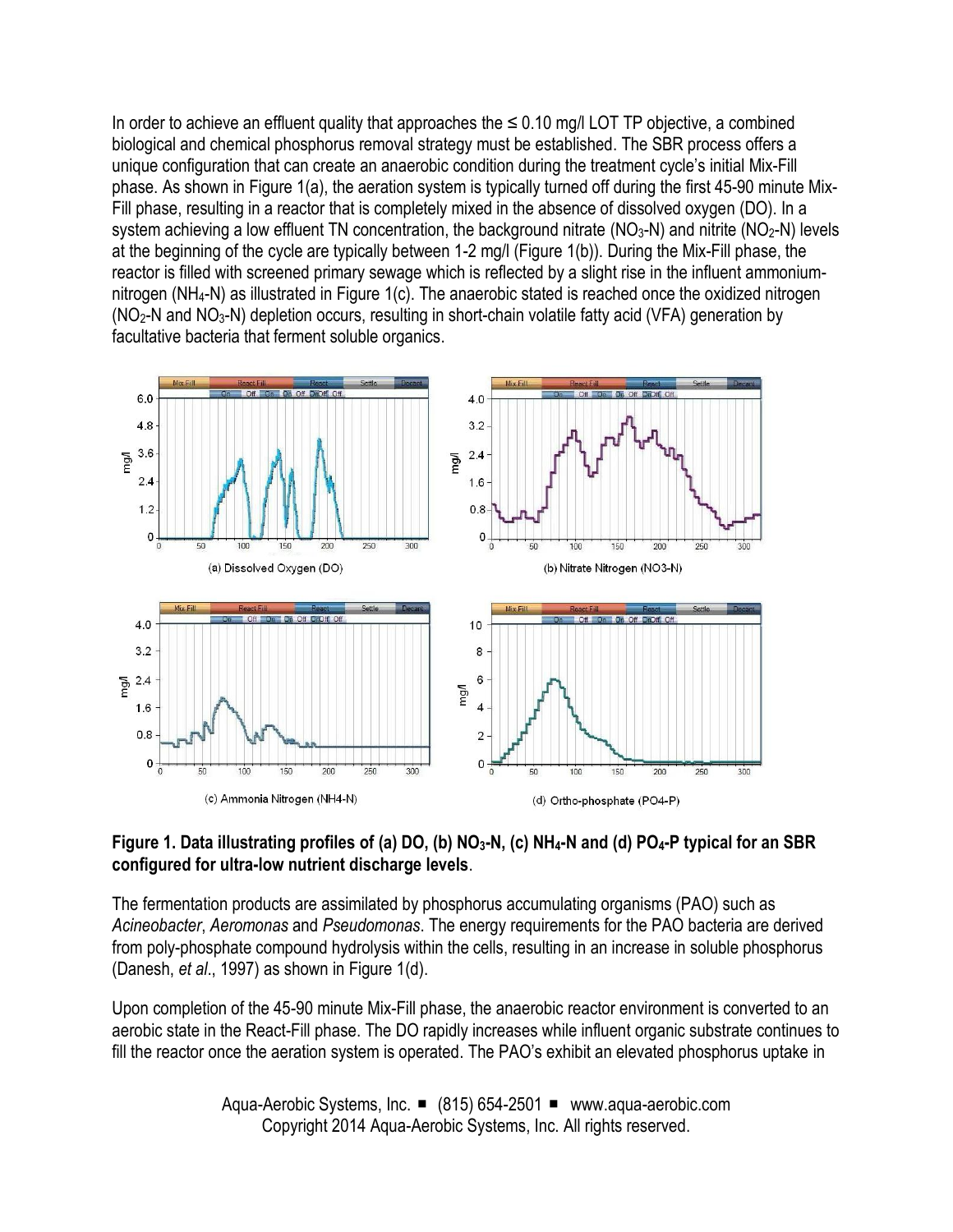the oxidative state (Figure 1(d)) as the bacteria metabolizes stored fermentation products. Subsequent anoxic steps during the React-Fill and React (non-fill) phases represent discrete, short intervals needed to establish later denitrification. As exhibited in Figure 1(d), the secondary anoxic steps (after the initial Mix-Fill phase) will inhibit the rate of phosphorus uptake, but will not result in secondary orthophosphate release if the anoxic period is kept sufficiently short (typically less than 30 minutes) to prevent anaerobic activity. However, once aeration is reinitiated during the React-Fill phase, phosphorus uptake will continue (Figure 1(d)), allowing the reactor to reach low soluble orthophosphate levels prior to the start of the React phase.

As the biological phosphorus release and uptake mechanisms have been completed mid-way through the cycle, the SBR reactor offers an ideal location for coagulant addition near the end of the React phase. Introducing a coagulant at this point in the cycle allows the biological process to remove the bulk of the phosphorus, resulting in lower chemical dosing requirements. Metal salt mixing followed by a quiescent settle phase also provides effluent clarity and minimized chemical solids loading to the downstream filter system.

To achieve a 0.1 mg/l final effluent TP, the SBR discharge concentration should be approximately 0.2-0.3 mg/l with a phosphorus speciation profile that permits further filtration. As the effluent total suspended solids (TSS) from a nutrient removal SBR is typically 5-10 mg/l, particulate phosphorus must be removed further. Tertiary filtration with provisions for coagulant and polymer addition with flocculation may be necessary to provide system reliability.

In this field investigation, the SBR and CMF system operating at the Town of Lee, Massachusetts was evaluated for the purpose of determining if both a 3.0 mg/l TN and a 0.1 mg/l TP discharge limit could be realized.

The Lee Wastewater Treatment Facility (WWTF) is located in the southwest corner of Massachusetts and discharges into the Housatonic River at segment MA21-19. The Housatonic is classified as a "Class B" water by the State of Massachusetts which identifies it as a habitat for fish and wildlife, as well as a designated use for primary and secondary contact recreation. In 2000, the Lee WWTF was issued a 1.0 mg/l TP discharge permit. Upon a subsequent permit evaluation, the Environmental Protection Agency (EPA) determined that this discharge requirement could not ensure adequate protection of the downstream receiving water under critical flow conditions. To mitigate further eutrophication, a 0.2 mg/l point-source discharge concentration was determined necessary to meet water quality standards based upon a recommended 0.1 mg/l downstream concentration. An interim effluent 0.55 mg/l TP discharge requirement was issued until the 0.2 mg/l requirement was to take effect on April 1, 2012.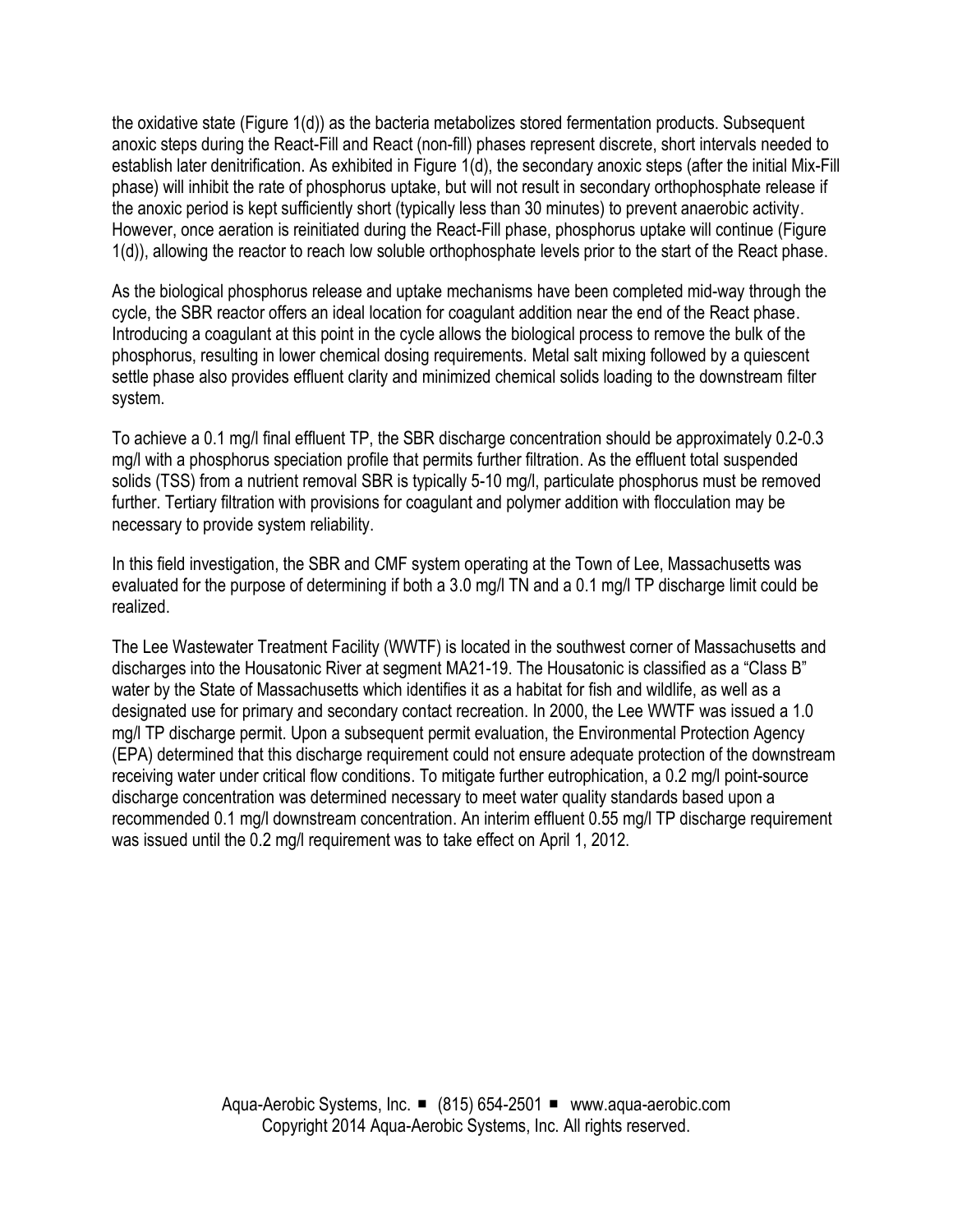

**Figure 2. Aerial view of the Lee, MA WWTF and the Housatonic River.**

While phosphorus has been identified as a significant cause for impairment of the Housatonic River, the Lee WWTF discharge permit required evaluation of alternative methods to optimize TN removal (EPA, 2008). The suggested operational modifications included anoxic and aerobic time adjustments as well as evaluation and management of side-streams and septage input to the plant.

### **PURPOSE AND OBJECTIVES**

The primary purpose of the study was to evaluate the Lee, MA WWTF's ability to meet the impending 0.2 mg/l TP discharge limit as well as its responsiveness to efforts made to improve TN reduction.

Another major objective was to evaluate the potential for a specific SBR configuration to meet respective 0.1 and 3.0 mg/l TP and TN values when coupled with CMF technology. A primary goal of the study was to determine if deliberate operational manipulation of key variables could yield the LOT results with an established process technology to avert the need for the added cost, equipment and complexity often associated with emerging technologies.

### **METHODOLOGY**

### **System Components**

The Lee WWTF is designed to treat 7,192 m<sup>3</sup>/day (1.9 mgd) as a maximum-month, average flow (MMAF) with the ability to process 14,991 m3/day (3.96 mgd) during maximum daily flow (MDF) conditions. The system must also process 18,474 m<sup>3</sup>/day (4.88 mgd) on a peak hourly basis.

The plant's headworks include grit removal and a 6 mm (¼ inch) coarse screen, two raw wastewater wet wells, a septage storage tank and a recycle tank. The septage is also processed through a dedicated 6 mm  $(2/4)$  inch) coarse screen, stored and co-thickened with waste activated sludge through a rotary drum thickener (RDT). The thickener's filtrate is routed to the reycle tank and combined with the filter backwash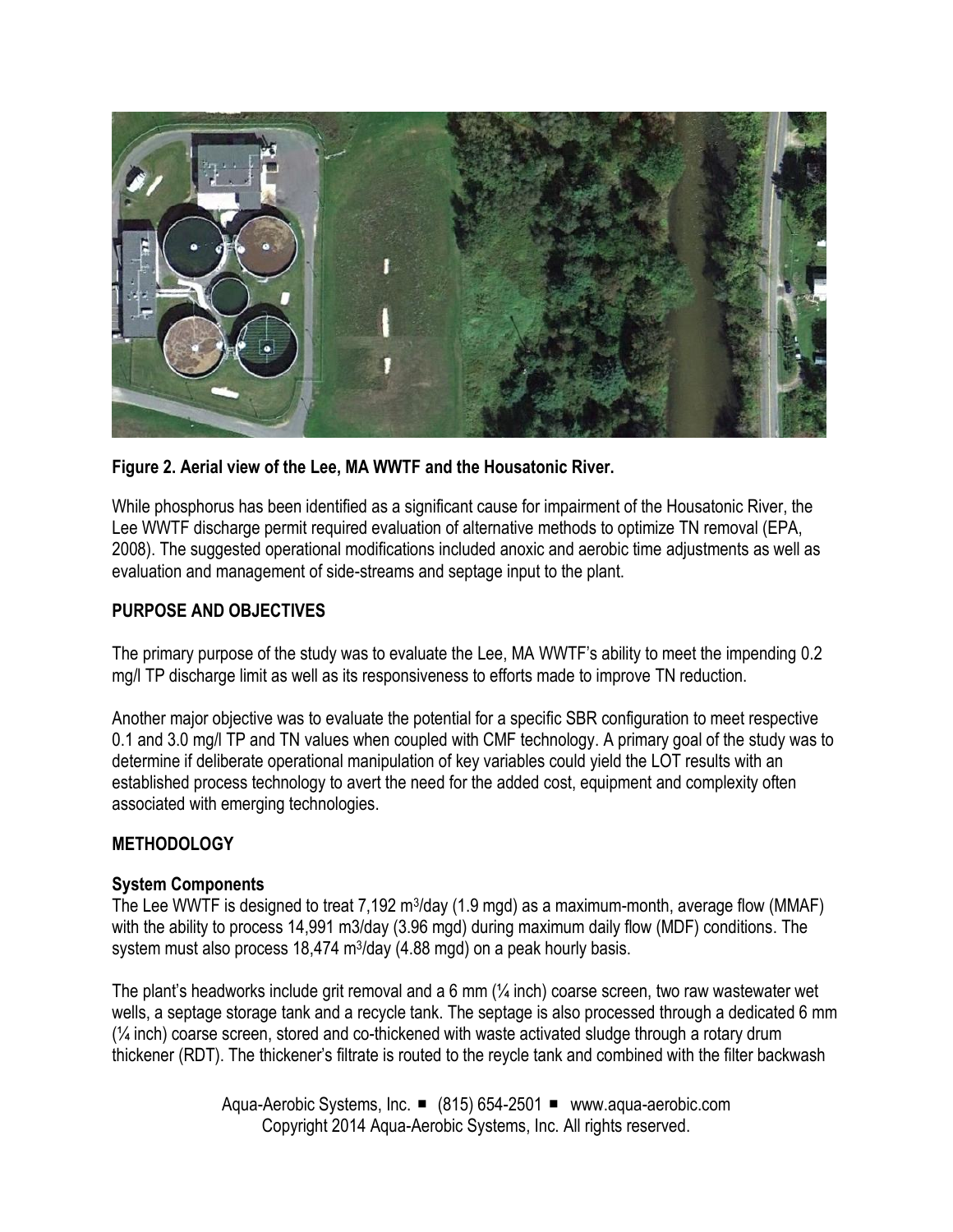in the raw wastewater wet wells. As part of the multi-point chemical injection design, coagulant can be added to the reycle tank and the reactor influent as necessary (Figure 3).





The facility is equipped with four SBR reactors, each 24.4 m (80 ft.) in diameter with an operational depth ranging from 5 m (16.5 ft) to 7 m (23.0 ft) providing a 23-day solids retention time (SRT) and a 3,500 mg/l design mixed-liquor-suspended-solids (MLSS) concentration at the low water level. Each reactor contains a direct-drive mixer which can operate independently of the fine-bubble aeration system to develop fullymixed aerobic, anoxic and anaerobic conditions. Dedicated coagulant feed lines are provided to each reactor to offer the ability to inject chemicals prior to the sedimentation phase. The control system integrates on-line feedback that allows the system to maintain DO levels within an operator-defined range. The design cycle structure utilizes four 6-hour cycles in a ¼-point filling sequence, allowing only one reactor to fill or decant at any time. The cycle structure is presented in Table 1.

| Mix-Fill               | 60            | <b>Minutes</b> |
|------------------------|---------------|----------------|
| React-Fill             | 30            | <b>Minutes</b> |
| React                  | 150           | <b>Minutes</b> |
| Settle                 | 60            | <b>Minutes</b> |
| Decant                 | 60            | <b>Minutes</b> |
| Aerobic Fraction       | 0.40          | Cycle          |
| <b>Anoxic Fraction</b> | $0.11 - 0.13$ | Cycle          |
| Anaerobic Fraction     | $0.13 - 0.16$ | Cycle          |

|  | Table 1. Design cycle structure (4-basins). |  |
|--|---------------------------------------------|--|
|  |                                             |  |

The treated water is discharged to a post-equalization basin with a gravity-assisted, flow controlled discharge to the tertiary filtration system. A chemical mixing system allows direct addition to the postequalization as part of the multi-point dosing system.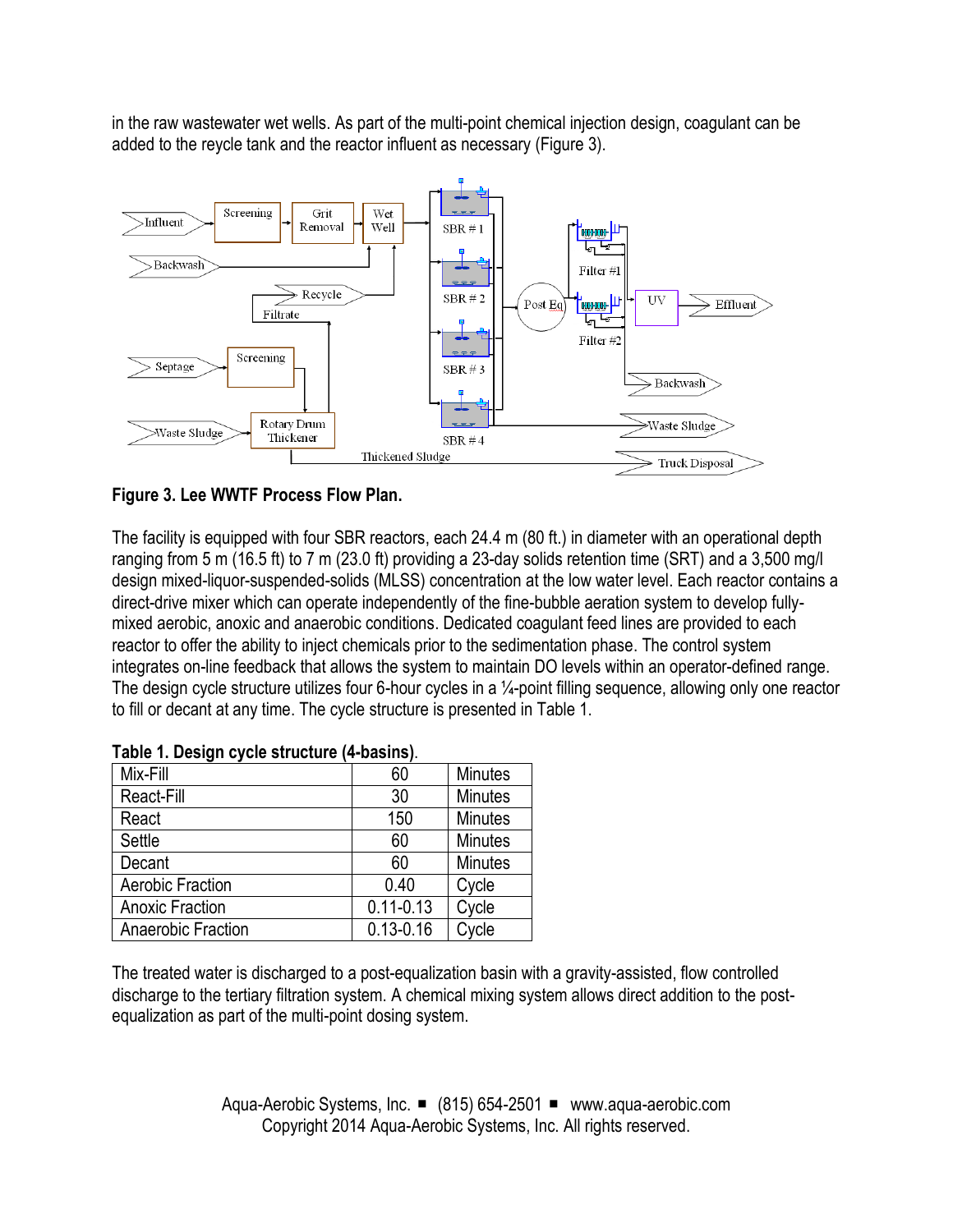The equalized flow is introduced into two identical 8-disk AquaDisk® CMF units manufactured by Aqua-Aerobic Systems, Inc. Each disk provides a 5 m<sup>2</sup> (53.8 ft<sup>2</sup>) effective filtration area, for a total of 80 m<sup>2</sup> (861 ft2 ) resulting in a design filtration rate of 3.75 m/hour (12.2 ft/hour). The units employ OptiFiberPA-13® nylon pile cloth media which offers a 10µm nominal rating.

# **Preliminary Investigation**

The study was preceded by a preliminary investigation to assess, evaluate and characterize historical performance. This was done by reviewing operational data from the previous two years. Data provided by the plant's Discharge Monitoring Report (DMR) as well as daily records of influent, effluent and reactor parameters from the Operations Monitoring Report (OMR) provided the inputs to statistical modeling software (JMP, V6.0). The data were represented graphically to better illustrate seasonal variability while each parameter was summarized by a cumulative distribution function and defined by a quantile framework to benchmark performance.

The operating conditions including the cycle times, phase times, aeration cycling, and MLSS concentrations were incorporated with influent characteristics into the process simulation software (BioWin, V3.1). Monthly performance was modeled over a six month period spanning 2009 and 2010 when all four SBR reactors were online. A composite simulation report was generated based upon the operational period to confirm general agreement between the model's output and the actual performance results (Figure 4).



**Figure 4. Comparison of Lee WWTF's actual and predicted performance.**

# **Evaluation of Current Operation**

At the time of the scheduled field evaluation, the Lee WWTF system was achieving results lower than the requirements outlined in the design specifications and current effluent permit. Due to the reduced flows and increasing temperatures, one of the four SBR reactors was previously taken off line. The resulting organic loading to the three remaining reactors placed the system at 70% of design capacity during the testing program.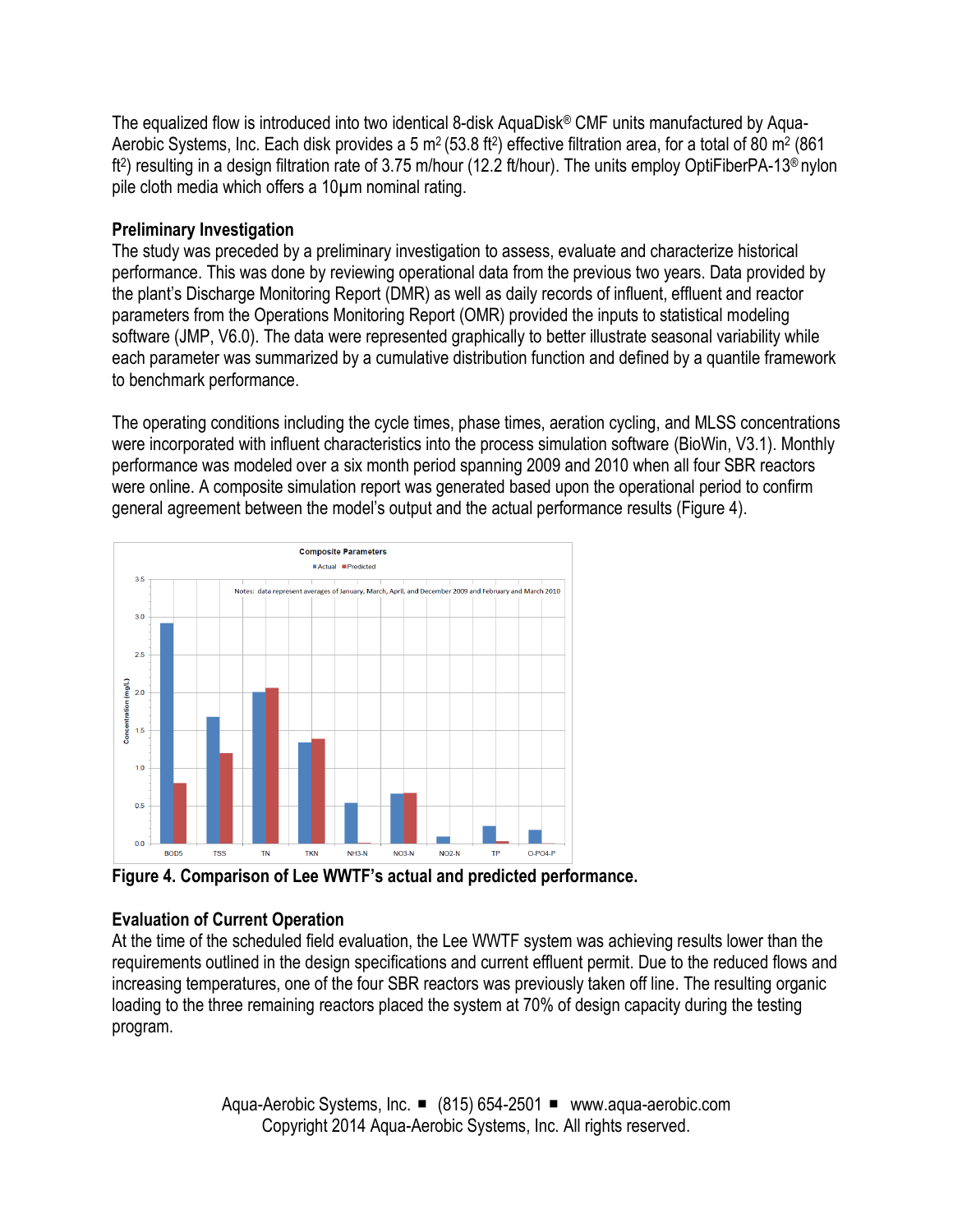As suggested by the simulation tool, effluent TN levels were already below the 3.0 mg/l objective identified as a practical limit of technology. The effluent nitrogen performance suggested that the current cycle structure was appropriate with respect to aeration and anoxic staging (Table 2). Therefore, no changes were made.

| Mix-Fill               | 70            | <b>Minutes</b> |
|------------------------|---------------|----------------|
| React-Fill             | 45            | <b>Minutes</b> |
| React                  | 110           | <b>Minutes</b> |
| Settle                 | 60            | <b>Minutes</b> |
| Decant                 | 60            | <b>Minutes</b> |
| Aerobic Fraction       | 0.43          | Cycle          |
| <b>Anoxic Fraction</b> | $0.10 - 0.15$ | Cycle          |
| Anaerobic Fraction     | $0.06 - 0.10$ | Cycle          |

|  | Table 2. Field test cycle structure (3-basins in operation). |  |  |  |
|--|--------------------------------------------------------------|--|--|--|
|--|--------------------------------------------------------------|--|--|--|

TP removal resulted in 50%-tile and 90%-tiles below 0.19 and 0.36 mg/l, respectively. While the system performance had approached the future 0.2 mg/l permit requirement, the modeling software provided insight with respect to the need for further phosphorus speciation. Specifically, the model suggested that additional reductions in soluble orthophosphate could be attained in order to approach the 0.1 mg/l TP target.

The 1,600-1,800 mg/l low water level basis) MLSS concentrations were appropriate for the flows and temperatures, resulting in a 20-25 day SRT that matched the design basis. As a result, no changes to the solids-wasting schedule were planned.

Effluent jar testing with a variety of coagulants including aluminum sulfate (alum) and polyaluminum chloride (PACl) had been performed. Prior to the newer and more stringent permit requirement, alum had been found suitable to achieve a 0.2 mg/l level. However, the residual reactive orthophosphate wasn't being driven low enough to achieve the 0.1 mg/l objective. In lieu of increasing the alum dosage, a change to add PACl (Epic WW-58) containing 5.5% Al+3 proved to be effective.

The system was designed with flexibility to support multiple-point chemical injection. A review of the possible injection points and historic performance identified two areas with the greatest potential for optimization as:

- 1. Raw wastewater wet-well: A significant source of phosphorus was determined to be reintroduced by the RDT system filtrate. Chemicals were dosed to the influent to this tank, but were limited to periods when RDT flows were received within this tank.
- 2. SBR: Establishing proper biological phosphorus removal (by release and uptake) within the first 50% of the cycle was expected to produce low background dissolved total phosphorus (dTP) in the latter portion of the cycle. Coagulant was dosed to each reactor in the final 30 minutes of the React phase for a four minute pumping period. This method provided proper mixing, coagulation, flocculation and sedimentation prior to filtration.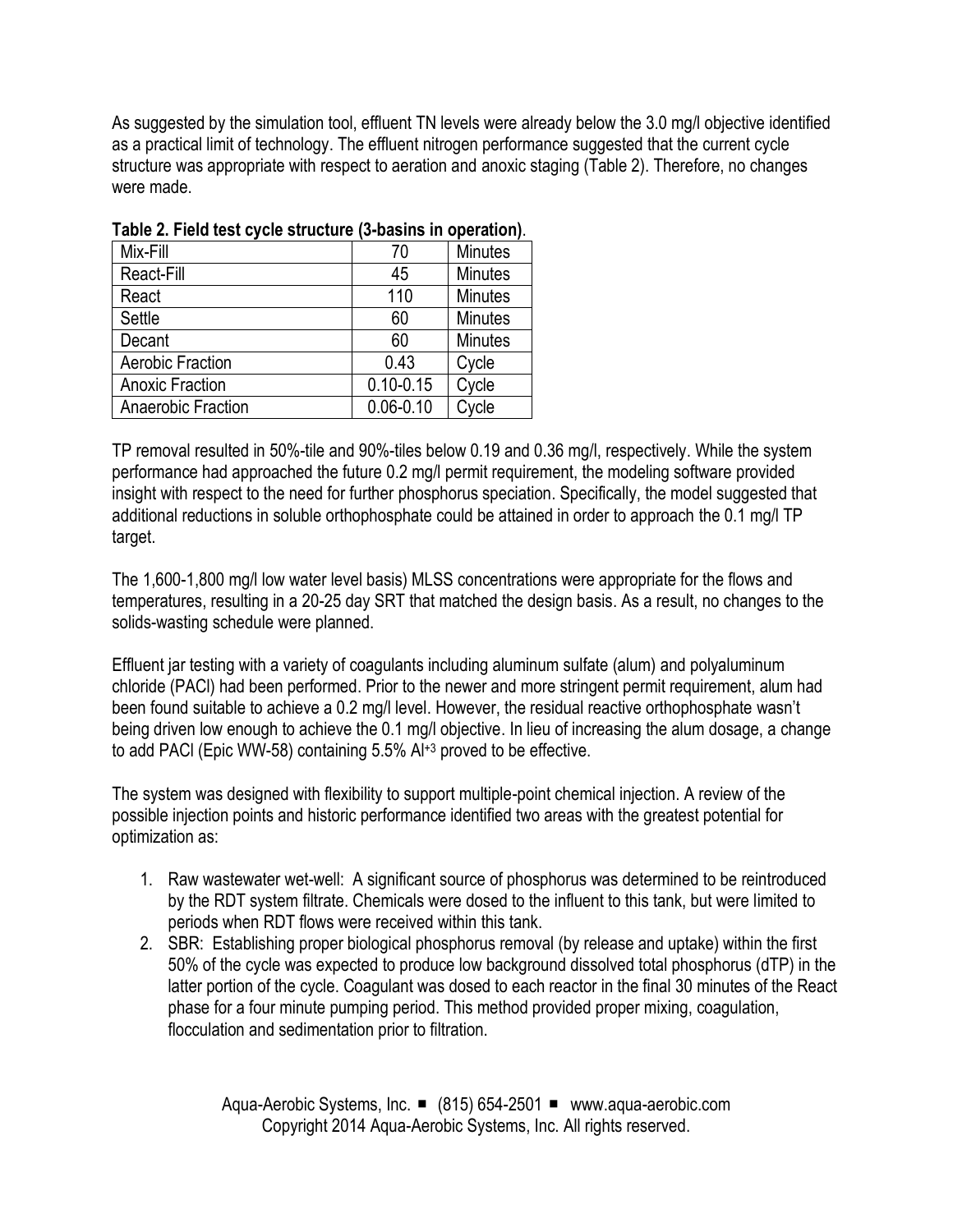Despite the ability to add chemicals to the post-equalization basin and the filter inlet, these locations were purposely not used in the testing program. By avoiding chemical use after the SBR reactors, the solids loading to the downstream cloth media filters was reduced resulting in prolonged filtration runs between backwash events and a corresponding reduction in the volume returned to the wet well.

The Lee WWTF accepts septage as a revenue source to help offset costs. In 2010, the facility accepted an estimated 7,571 m<sup>3</sup> (2.0 mg) of hauled septic waste which generated approximately \$200,000 (USD) in revenue. The septage at the plant is screened, stored and co-thickened with the waste activated sludge (WAS) in the RDT system. Elevated TP is an obvious concern in the liquid that passes through the septage screen as well as the filtrate from the RDT device. For the testing period, the septage input was restricted to 38 m<sup>3</sup>/day (10,000 gpd) and the raw influent, SBR feed and recycle tank were monitored independently for TP content.

# **Sampling and Analysis**

Once the Lee WWTF demonstrated the ability to meet the LOT objectives for TN and TP for a 60-day period, an augmented sampling and testing program was undertaken to validate performance. In addition to the sampling and testing required by the plant's national pollution elimination discharge system (NPDES) permit, a sampling and analysis regimen was defined to quantify nutrient loadings at the following locations:

- A. Raw Influent Wastewater prior to primary screening or grit removal.
- B. Raw Wastewater Wet-Well Degritted and screened influent mixed with backwash flows from filtration system and filtrate recycled from the RDT process.
- C. Filter Influent SBR effluent after the post-equalization basin.
- D. Final Effluent Filtered effluent after UV disinfection.
- E. Recycle tank Filtrate from the RDT.

A weekly sampling and testing schedule was created and executed by the plant's staff over a 5-6 week period. All analyses were performed by either the Town of Lee WWTP staff or a local independent lab (Berkshire).

# **RESULTS**

Prior to the study, the Lee WWTF was performing within their 0.55 mg/l effluent TP requirement and was compliant in reporting effluent TN levels. With only the requirement to report effluent TN, the SRT was initially maintained below critical levels necessary to promote nitrification. In anticipation of future seasonal nutrient limits, the SRT was increased to 20-25 days which promoted active nitrification and denitrification that produced 3-5 mg/l effluent TN despite the lack of a formal numerical objective.

In June 2011, the Town of Lee submitted a letter to the EPA in accordance with Administrative Order Docket No. 09-042 which outlined the plans and modifications necessary to enhance TP removal to a level of 0.2 mg/l. By this time, the coagulant dosing to the SBR effluent (feeding the CMF) had been terminated in favor of direct dosing to the SBR reactors. Additionally, coagulant addition to the raw wastewater wetwell only during sludge dewatering had proven successful.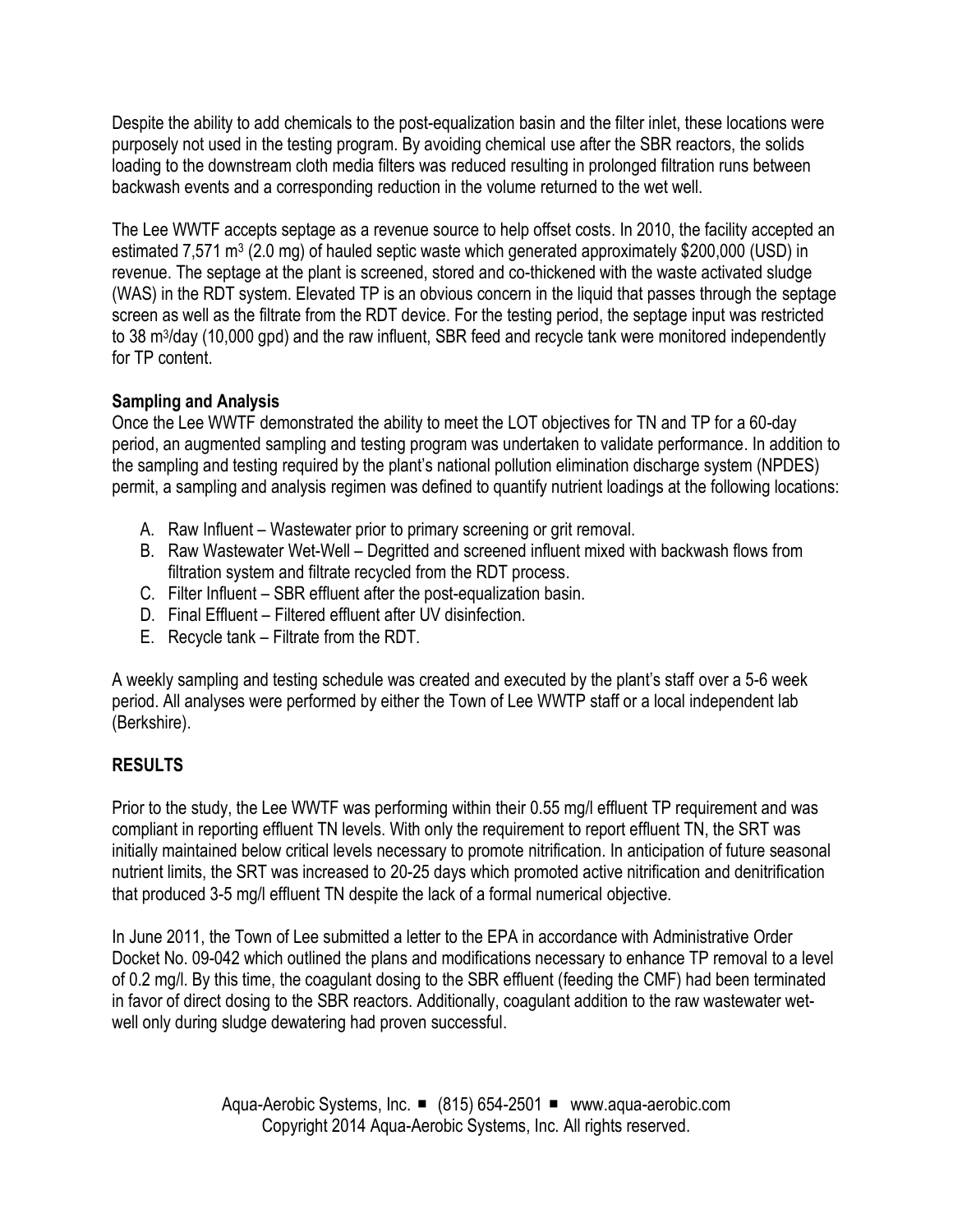The decision was made at this point to limit the septage input to approximately 1.4 % (or 37.8 m<sup>3</sup>, or 10,000 gpd) of the total daily flow.

Based on historical performance, aluminum sulfate coagulant was replaced with PACI containing 5.5% Al<sup>+3</sup>. By the end of August, the 0.1 mg/l TP LOT objective had been achieved for 60 days and the TN had reached the 3.0 LOT target, allowing the test program to begin (Figure 5).



**Figure 5. Reported 2011 monthly average effluent TN and TP**

The average daily flow during the field validation testing was 3,521 m<sup>3</sup>/day (0.93 mgd) requiring daily average 38 L (10 gal.) PACl addition to the raw wastewater wet-well and 246 L (65 gal.) dosed to the three on-line SBR reactors. The summary conditions are presented in Table 3.

| Location                       | <b>Flow</b>              | BOD <sub>5</sub> | <b>TSS</b> | ΤN     | <b>TKN</b> | $TP$ (mg/l) |
|--------------------------------|--------------------------|------------------|------------|--------|------------|-------------|
|                                | (m <sup>3</sup> /day)    | (mg/l)           | (mg/l)     | (mg/l) | (mg/l)     |             |
| Raw influent                   | 3,521                    | 126              | 156        |        | 24         | 5.5         |
| Raw wastewater wet-well        | $\overline{\phantom{a}}$ | 171              | 239        |        | 35         | 5.4         |
| Filter influent (SBR effluent) | $\overline{\phantom{0}}$ |                  | 4.4        |        |            | 0.12        |
| Final effluent                 |                          | 1.3              | 3.4        | 2.88   | 1.38       | 0.09        |
| Revcle tank                    | 123                      |                  | 1,231      |        | $10.0*$    | 34.8        |

| Table 3. Summary conditions for the Field Validation Study |  |
|------------------------------------------------------------|--|
|------------------------------------------------------------|--|

\*Reported as NH3-N.

The 0.1 mg/l (or less) targeted final effluent TP was attained in 69% of the composite samples with a maximum value of 0.13 mg/l and a minimum of 0.05 mg/l (Figure 6). Despite the lack of chemical precipitation following the SBR and the low inlet TP the CMF system demonstrated a 25% average removal.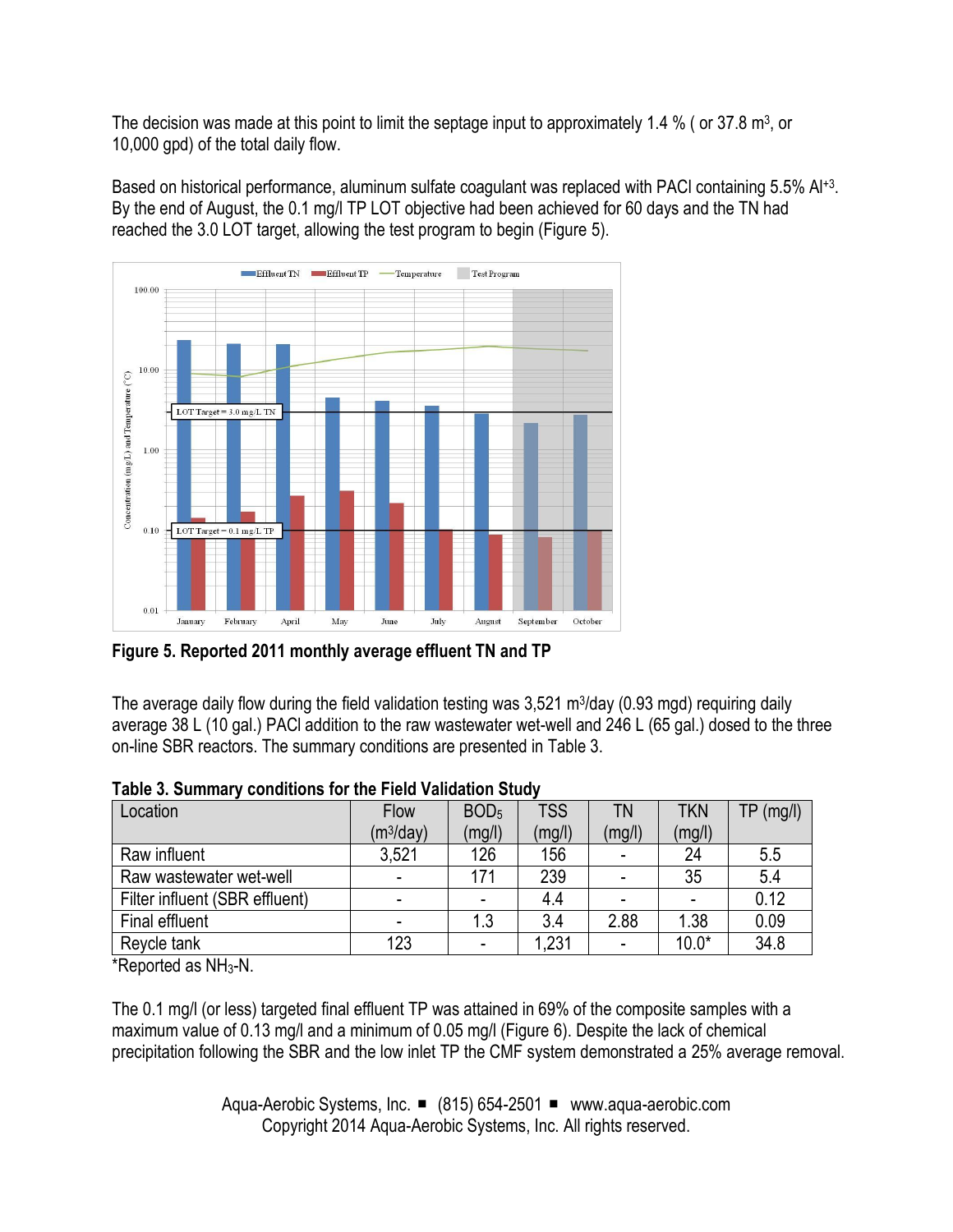The total 284 L/day PACl dosing represented a 1.15 molar equivalent of moles of Al+3 applied per mole of TP removed. As the anticipated dosage for this level of phosphorus removal could be more than 3 to 10 times higher than that typically observed (Sedlak, 1991), stoichiometry suggests that a significant amount of phosphorus removal is occurring biologically, producing a low soluble  $PO<sub>4</sub>-P$  concentration in the reactor during chemical addition in the React phase.

The final effluent TN during the study averaged 2.88 mg/l, with about 80% of values falling below the 3.0 mg/I LOT objective (Figure 6). The influent BOD<sub>5</sub>:TKN ratio averaged 5.2 and supplemental carbon addition was not required to facilitate denitrification.



**Figure 6. Results from Field Validation Study (09.18.11 through 10.24.11).**

As outlined in the analytical protocol, TN and TP speciations were performed to identify potential limits to reach ultra-low levels of these nutrients. Approximately 52% (1.49 mg/l) of the the effluent TN was comprised of NO3-N while 44% (1.28 mg/l) was present as recalcitrant organic nitrogen (Figure 7(a)). While there may be a slight opportunity to achieve further  $NO<sub>3</sub>-N$  reductions, the study confirms the 3.0 mg/l LOT objective as a practical limit.

Similarly, TP speciation suggests a slight possibility to achieve further reductions without substantial changes in technology and chemical dosing. Soluble, non-reactive phosphorus comprised 33% (0.03 mg/l) of the TP over the testing period (Figure 6(b)). The remaining 67%, (0.06 mg/l), comprised of soluble reactive and particle-associated species, represents a potential opportunity for further limited reduction by precipitation, adsorption and complete removal of TSS.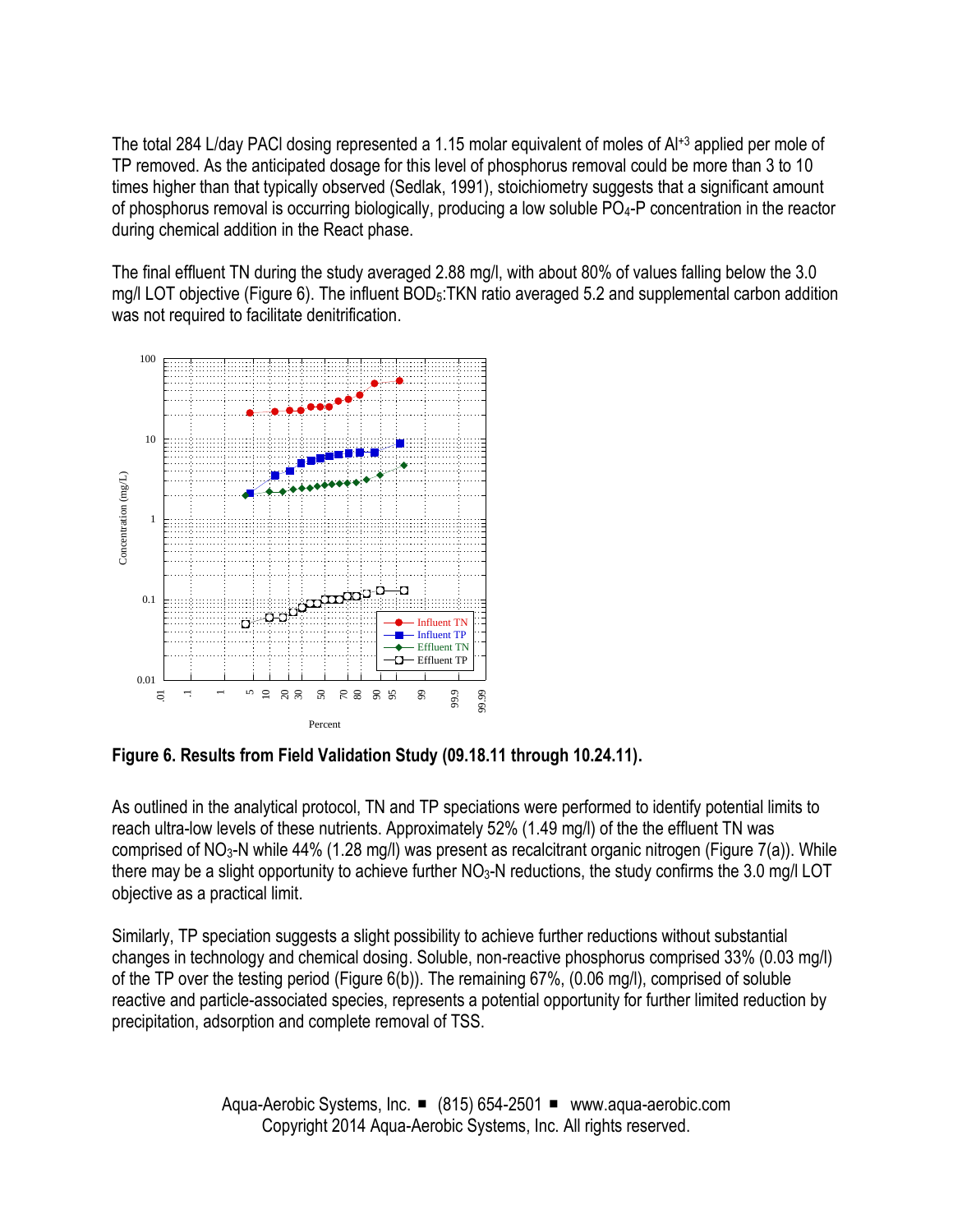![](_page_10_Figure_0.jpeg)

**Figure 7(a). Effluent TN Fractions Figure 7(b). Effluent TP Fractions**

In the preliminary investigation, concern for the system's ability to reliably achieve the 3.0 mg/l TN LOT objective during wintertime operation could not be addressed in the scheduled study. A follow up plan was maintained to observe the SBR and CMF's performance over the following months. Throughout the winter of 2011/2012, Lee WWTF produced a 2.0 mg/l average effluent TN, with all monthly reported effluent TN levels below the 3.0 mg/l LOT objective (Figure 8). Temperatures during the 8-month period ranged from 8°C (46.4°F) in February 2012 to 19°C (66.2°F) in June of 2012.

The 0.2 mg/l NPDES permit requirement became effective on April 1, 2012. Lee WWTF reported a 0.14 mg/l average effluent TP over the first three months of the new permit, with values ranging from 0.1 to 0.17 mg/l.

![](_page_10_Figure_5.jpeg)

![](_page_10_Figure_6.jpeg)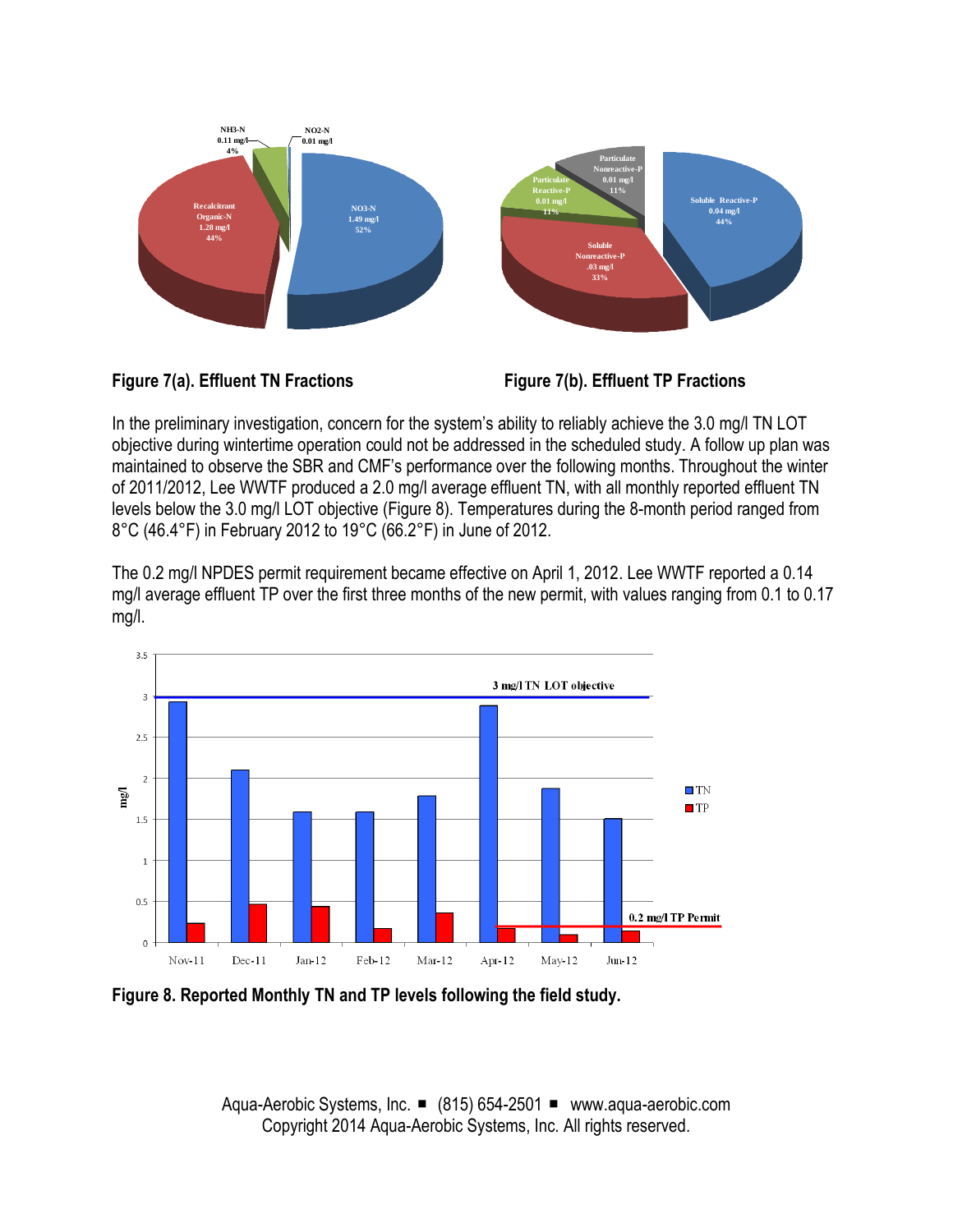### **SUMMARY AND CONCLUSIONS**

Of the approximately 16,500 permitted municipal wastewater treatment plants in the United States, only 44% provide some type of advanced treatment although more than 10,000 nutrient-related impairments have been reported (USEPA, 2009). As population growth and climate change affect our nation's water quality, impairment concerns will demand reliable treatment processes with proven nutrient removal capabilities. Technology choices will be limited to minimize energy, capital and construction costs, and operational complexity. Integrating SBR and CMF technologies has demonstrated performance consistent with LOT effluent limits while requiring a manageable investment of additional operational resources.

A 0.1 mg/l TP (98% TP removal) level was achieved by combining biological and chemical phosphorus removal strategies with SBR and CMF technologies. Chemical requirements were minimized by isolating phosphorus-rich recycle streams (such as filtrate from a RDT) and limiting coagulant dosage to match flows generated during solids-thickening events. SBR use to create an initial anaerobic state followed by aeration in the presence of incoming organic substrate resulted in significant biological phosphorus removal. Subsequent 5.5% Al<sup>+3</sup> PACI dosing to the SBR for four minutes during the React phase resulted in a 0.12 mg/l SBR effluent of prior to tertiary filtration.

Chemical dosing to the SBR prior to the Settle phase eliminated the need for coagulant addition to the CMF influent and reduced the solids loading on the filter media. The CMF was effective in removing particleassociated phosphorus which resulted in a 0.09 mg/l effluent TP over the duration of the field validation study.

The SBR system met the 3.0 mg/l TN objective without supplemental carbon addition. Use of automatic DO control and time-managed aerobic, anoxic and anaerobic phases demonstrated 1.59 to 2.92 mg/l average monthly effluent TN levels throughout winter operation with temperatures as low as 8°C (46.4°F).

Septage waste treatment can provide revenue for municipalities to help offset operational expenses. However, septage represents a significant source of TP and TN that can be reintroduced into to the treatment system's influent. Limiting septage input to a maximum of 1.4% of the incoming sewage flow and dosing PACl to the associated recycle streams permitted the SBR and CMF systems to achieve the LOT objectives.